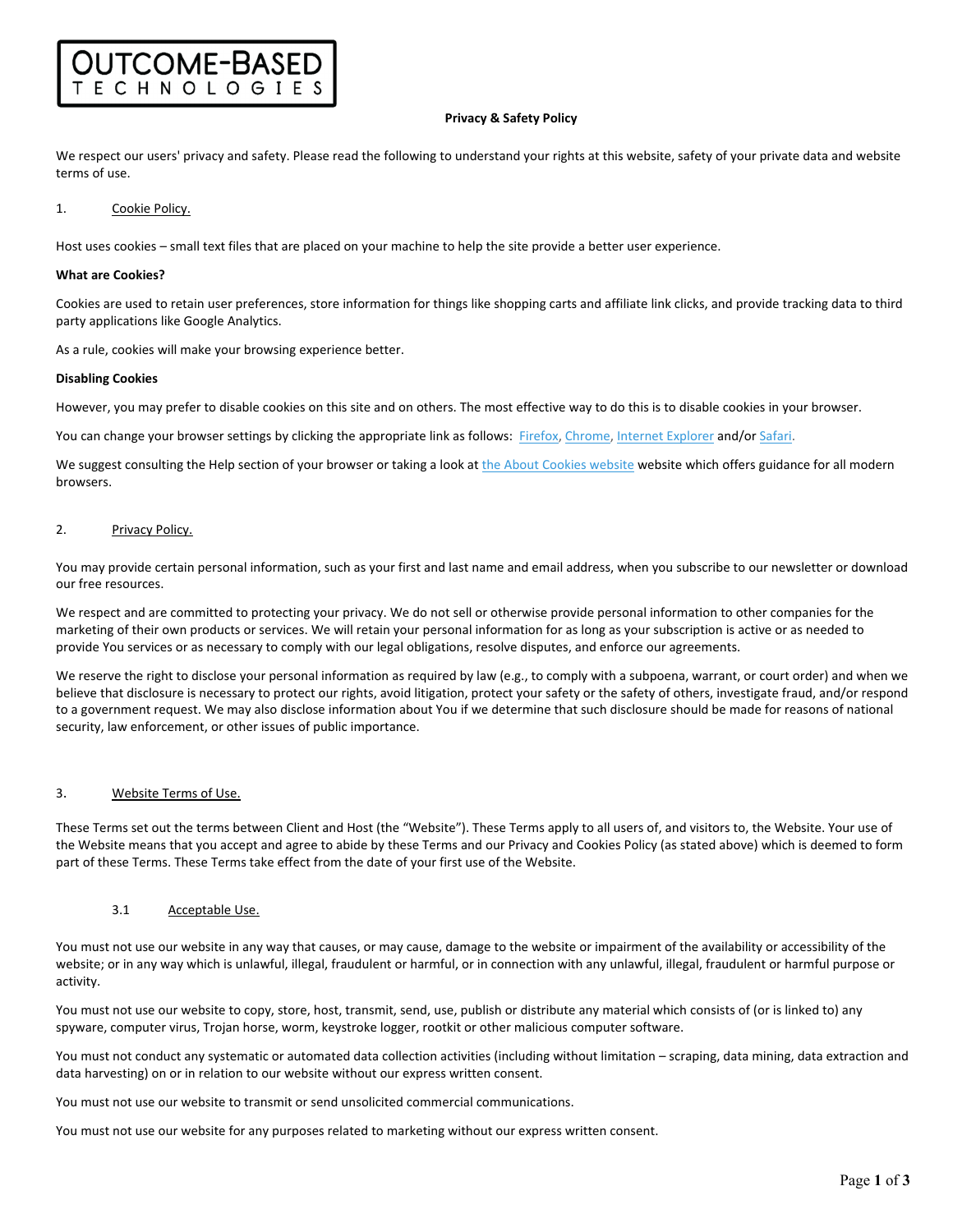# 3.2 Intellectual Property.

Unless otherwise stated, we or our licensors own the intellectual property rights in the website and material on the website. Subject to the license below, all these intellectual property rights are reserved.

You may view, download for caching purposes only, and print pages from the website for your own personal use, subject to the restrictions set out below and elsewhere in these terms of use.

You must not:

- republish material from this website (including republication on another website) without properly attributing the work to this website by way of a clickable link (in any format);
- sell, rent or sub‐license material from the website;
- show any material from the website in public;
- reproduce, duplicate, copy or otherwise exploit material on our website for a commercial purpose;
- edit or otherwise modify any material on the website; or
- redistribute material from this website.

# 3.2 Our Liability.

- NOTHING IN THESE TERMS EXCLUDES OR LIMITS LIABILITY FOR: (A) DEATH OR PERSONAL INJURY CAUSED BY OUR NEGLIGENCE; (B) FRAUDULENT MISREPRESENTATION; OR (C) ANY OTHER LOSS OR DAMAGE FOR WHICH LIABILITY CANNOT BE LIMITED OR EXCLUDED BY LAW.
- WE ARE NOT LIABLE FOR ANY LOSS OR DAMAGE INCLUDING DIRECT, INDIRECT, INCIDENTAL, SPECIAL, PUNITIVE, OR CONSEQUENTIAL DAMAGES, OR ANY LOSS OF PROFITS, REVENUE, DATA OR MANAGEMENT TIME ARISING OUT OF OR IN CONNECTION WITH YOUR USE OF THE WEBSITE.
- The content of this Website does not constitute professional advice or detailed guidance. While we try to ensure that content on the Website is correct, reputable and of high quality, WE GIVE NO REPRESENTATION OR WARRANTY, WHETHER EXPRESS OR IMPLIED IN RELATION TO THE CONTENT AND AS TO WHETHER THE CONTENT IS ACCURATE COMPLETE OR CURRENT. WE SHALL NOT BE LIABLE FOR ANY RELIANCE PLACED ON ANY OF THE CONTENT ON THE WEBSITE BY YOU OR ANY THIRD PARTY.
- The Website may contain links to other websites or material that are beyond our control. WE ARE NOT RESPONSIBLE FOR THE CONTENT ON ANY THIRD PARTY WEBSITE.
- You acknowledge that the above exclusions and limitation of liability are reasonable given that the Website merely displays information and reviews in relation to third party products and services.

## 3.3 General Terms.

- We may update these Terms from time to time for legal or regulatory reasons or to allow the proper operation of the Website. Any changes will be notified via a suitable announcement on the Website. The changes will apply to the use of the Website after we have given notice. If you do not wish to accept the new Terms you should not continue to use the Website. If you continue to use the Website after the date on which the change comes into effect, your use of the Website indicates your agreement to be bound by the new Terms.
- You may not assign any of your rights or transfer any of your obligations under these Terms to any other person.
- If we decide not to exercise or enforce any right that we have against you at a particular time, this does not prevent us from later deciding to exercise or enforce that right.
- We shall not be responsible for any breach of these Terms caused by circumstances beyond our reasonable control.